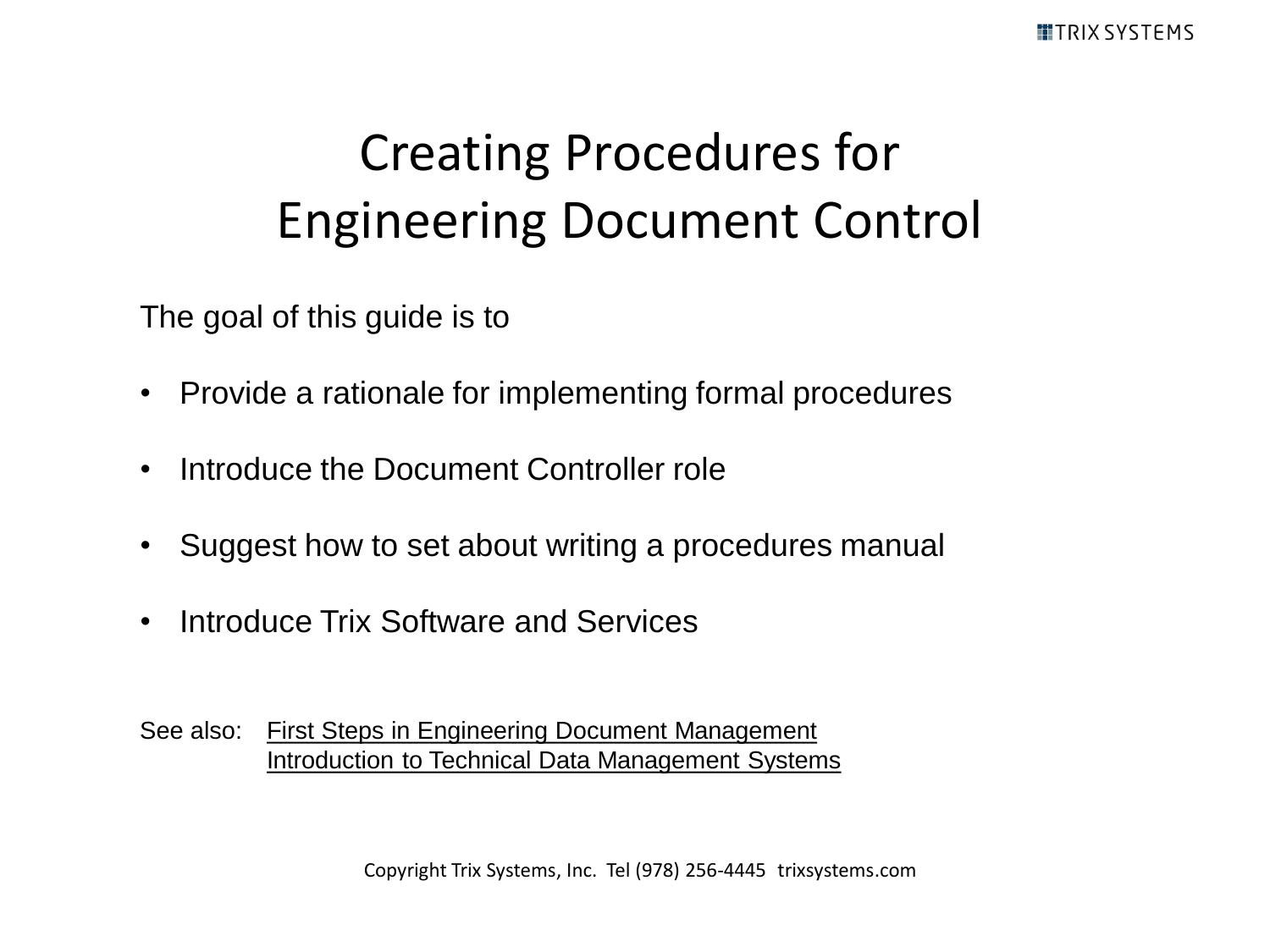#### Components of document control

• There are typically three main elements



- This guide focuses on Procedures and the role of the Document Controller.
- Software, such as our Trix Organizer, complements procedures and provides tools to simplify control procedures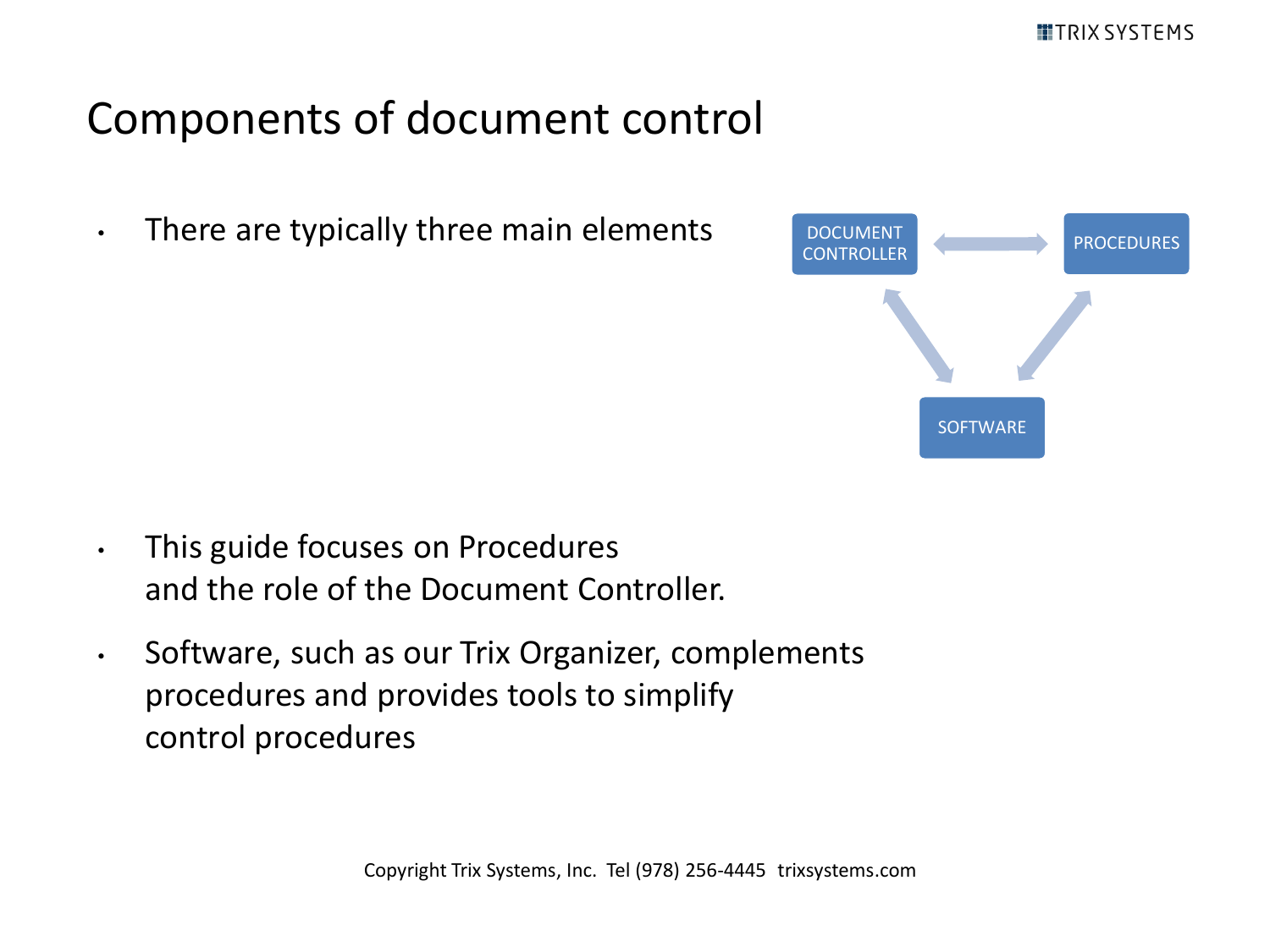#### What happens without formal procedures?

- Individuals create their own informal procedures. But then:
	- Folder and file names are inconsistent
	- Files are moved or duplicated in new locations
	- People adopt their copy of the file as their personal master copy and make changes or redlines that aren't seen by others
- When someone needs a document from outside their realm they
	- Ask someone else to find it. This takes up other people's time to search
	- Use an old copy they have on hand which may be out of date
- Spreadsheets of drawings are attempted but aren't kept up to date
- Eventually it's impossible to tell what is current and approved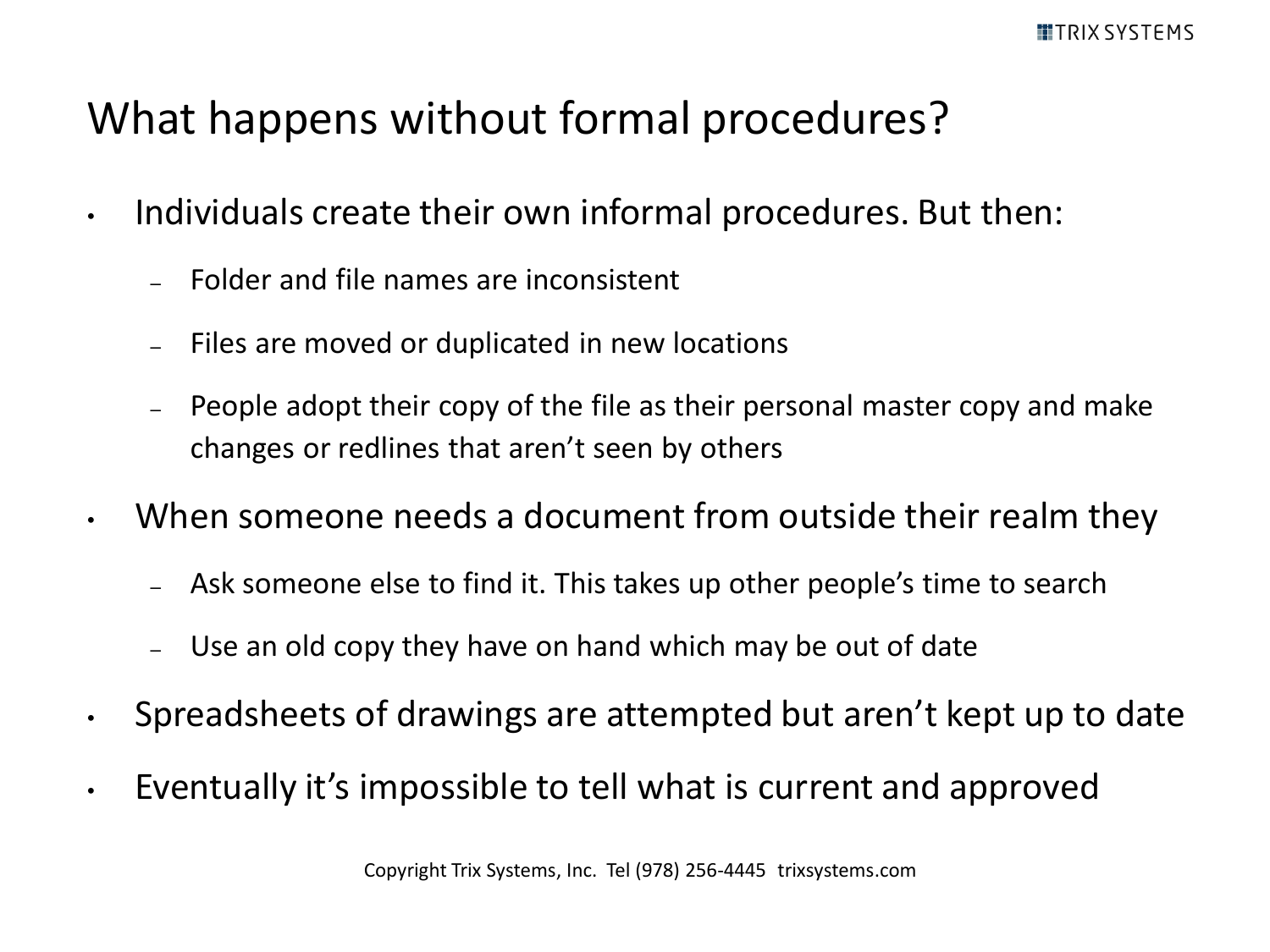#### As time passes

- Documentation becomes increasingly disorganized
- Trust in individual documents diminishes
- Time lost searching and verifying becomes normal— just an unquestioned part of overhead
- Sooner or later there is an 'identifiable loss' event, when absent or wrong documentation results in:
	- Unusable product
	- Reworking
	- A penalty for a late delivery
	- The worst case, an accident
- This type of loss typically triggers the decision to create formal document management procedures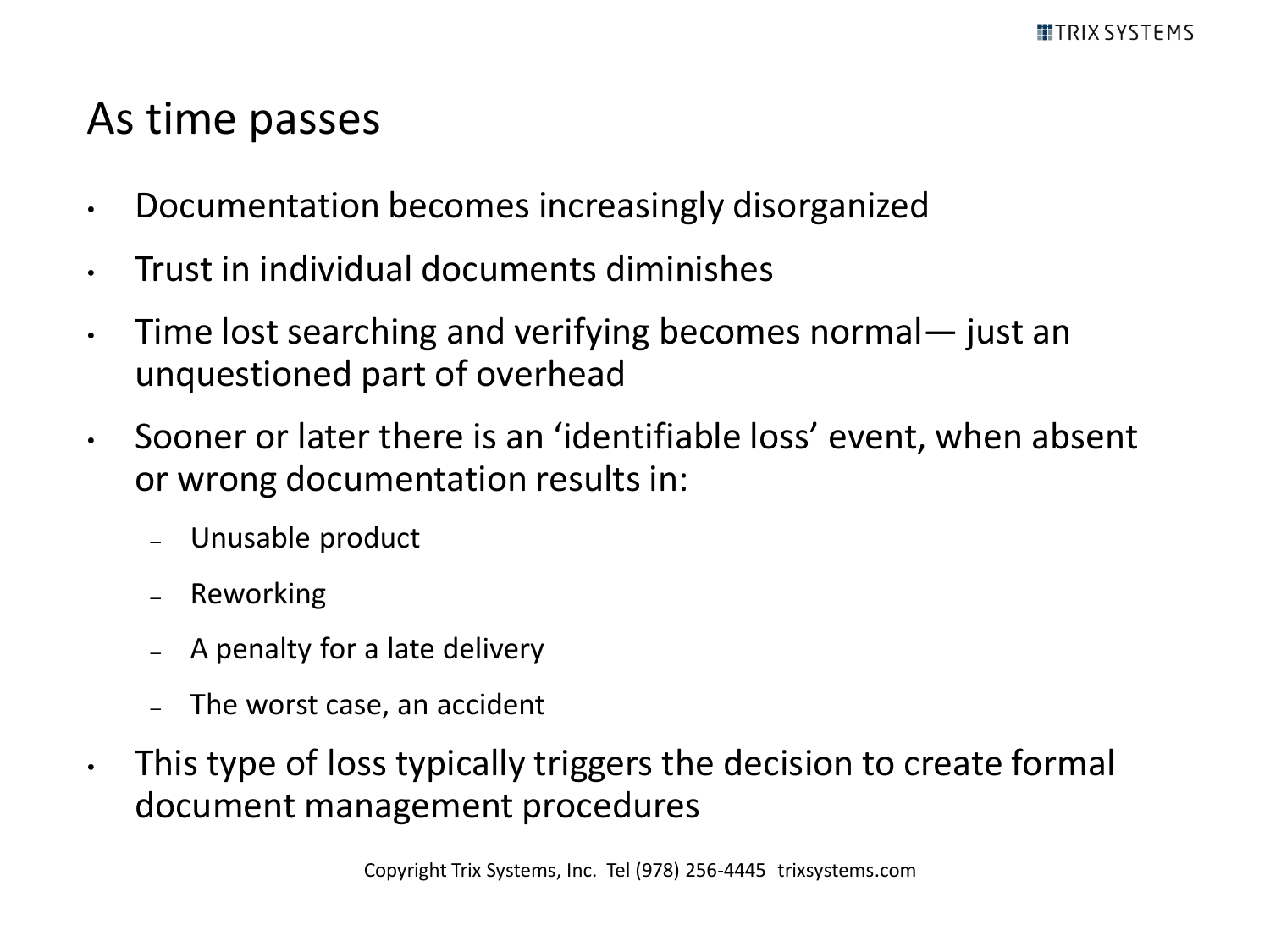#### The Document Controller role

- Someone has to be the point person. So this role should be established at the same time as implementing formal procedures
- The Controller is
	- Responsible for the security and good order of the document archive
	- The author of the Procedures Manual
	- The go-to person for answers to procedural questions
- And typically
	- Has other roles that compete for their time
	- Is responsible for Documentation Quality Assurance
	- Administers the Document Management software
- The Controller's job is to create and maintain order. It is not to act as a librarian. So end users should expect to find documents for themselves.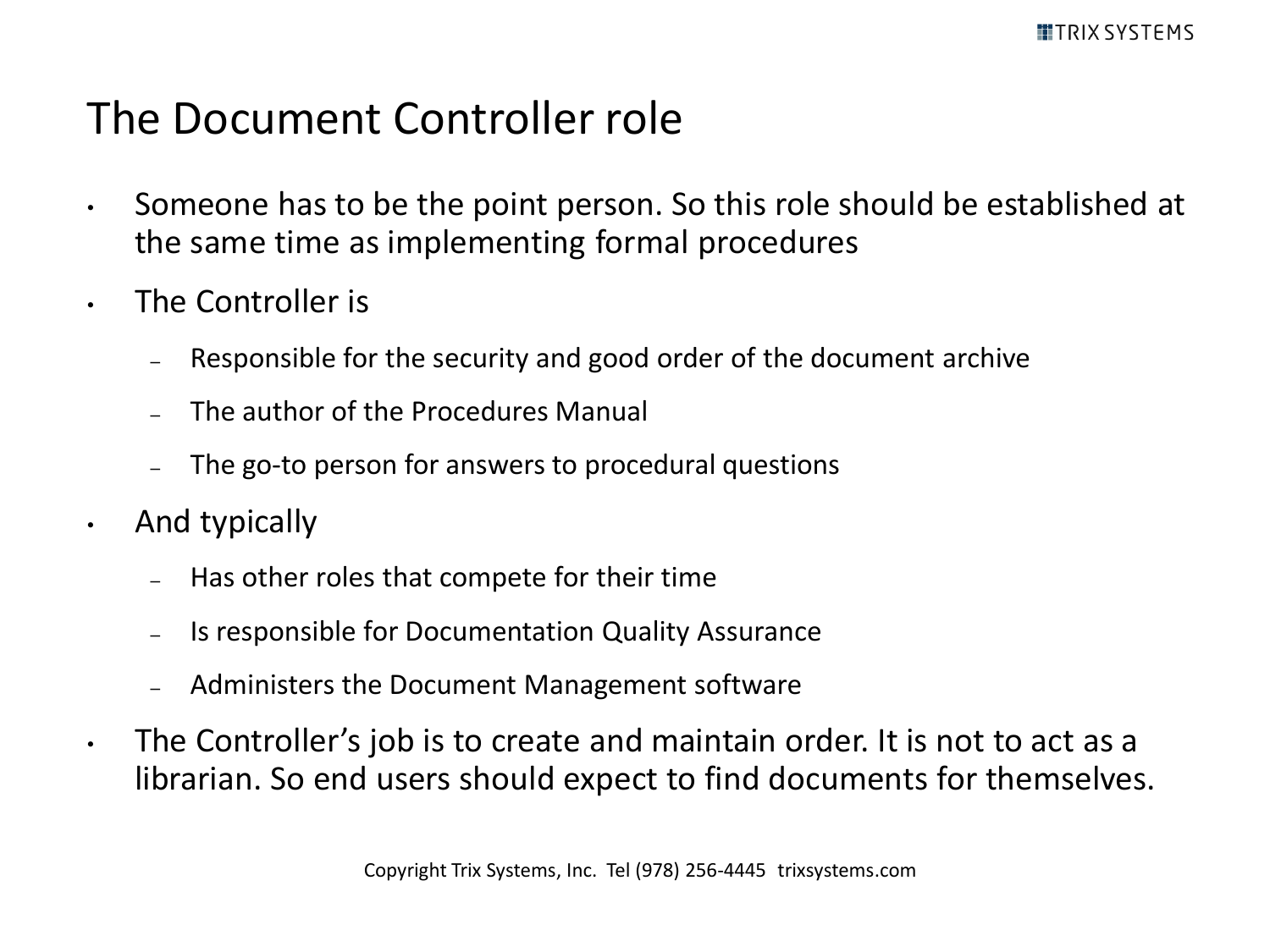#### Creating Procedures

- Writing the basic procedures should not be a big project
- Writing the first version should take hours, not days
- Find a champion for the procedures, with the power to enforce them once they are implemented
- Identify people who will benefit the most. They will be allies during implementation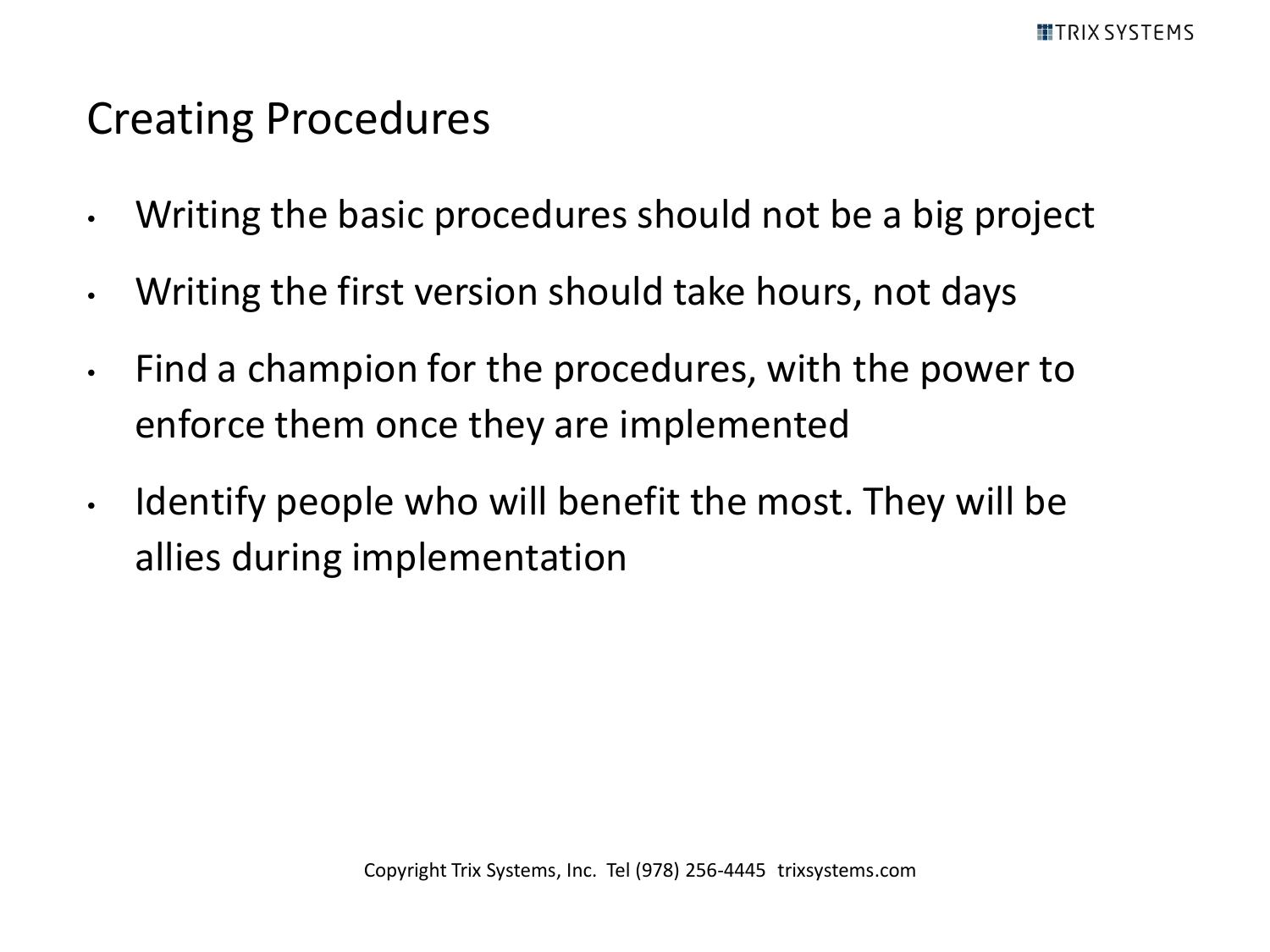#### Gather information

- People will have good reasons for having their own informal procedures
	- I need to keep the prints in my own drawer to get to them quickly
	- I have to copy files because I label folders differently
	- If I send redline upstairs it takes months before anything happens
- You will need to know about these so you can
	- Address them in the formal procedures
	- Communicate how the new procedures will be better
	- Be seen to be taking account of real issues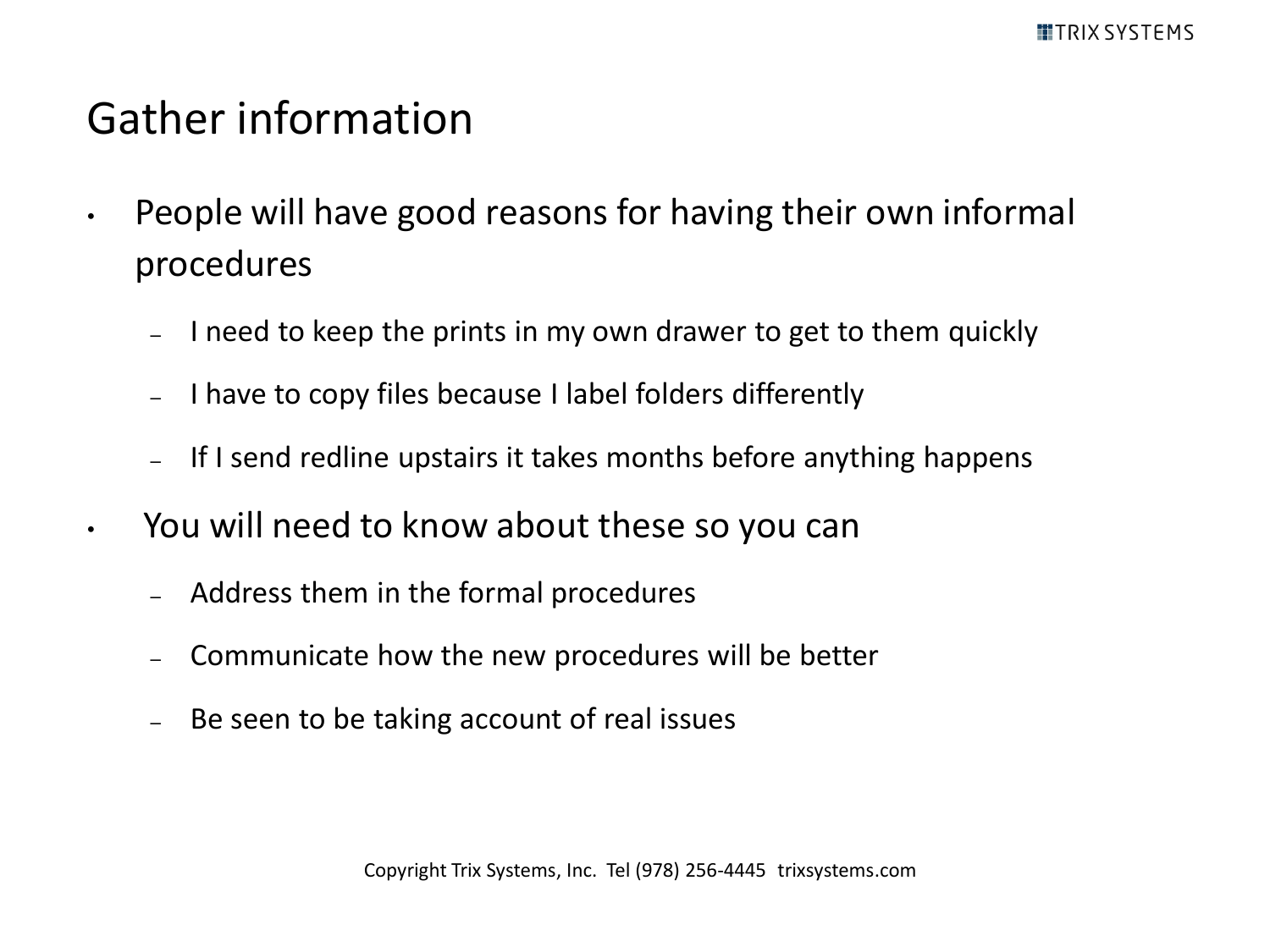#### Master Documents

- Establishing which file or print is the Master Document is essential. This is the one that is kept up to date and is the one that is officially authorized
- If the Master Document file is managed by software there should be no need for Control Copies (because the software will take care of only displaying the authorized master copy)
- If Control Copies are required, procedures should include instructions for updating and retiring them to keep them in sync with the Master
- All derivative prints and PDFs should be considered uncontrolled. Your system should watermark or stamp derivative copies as 'Uncontrolled'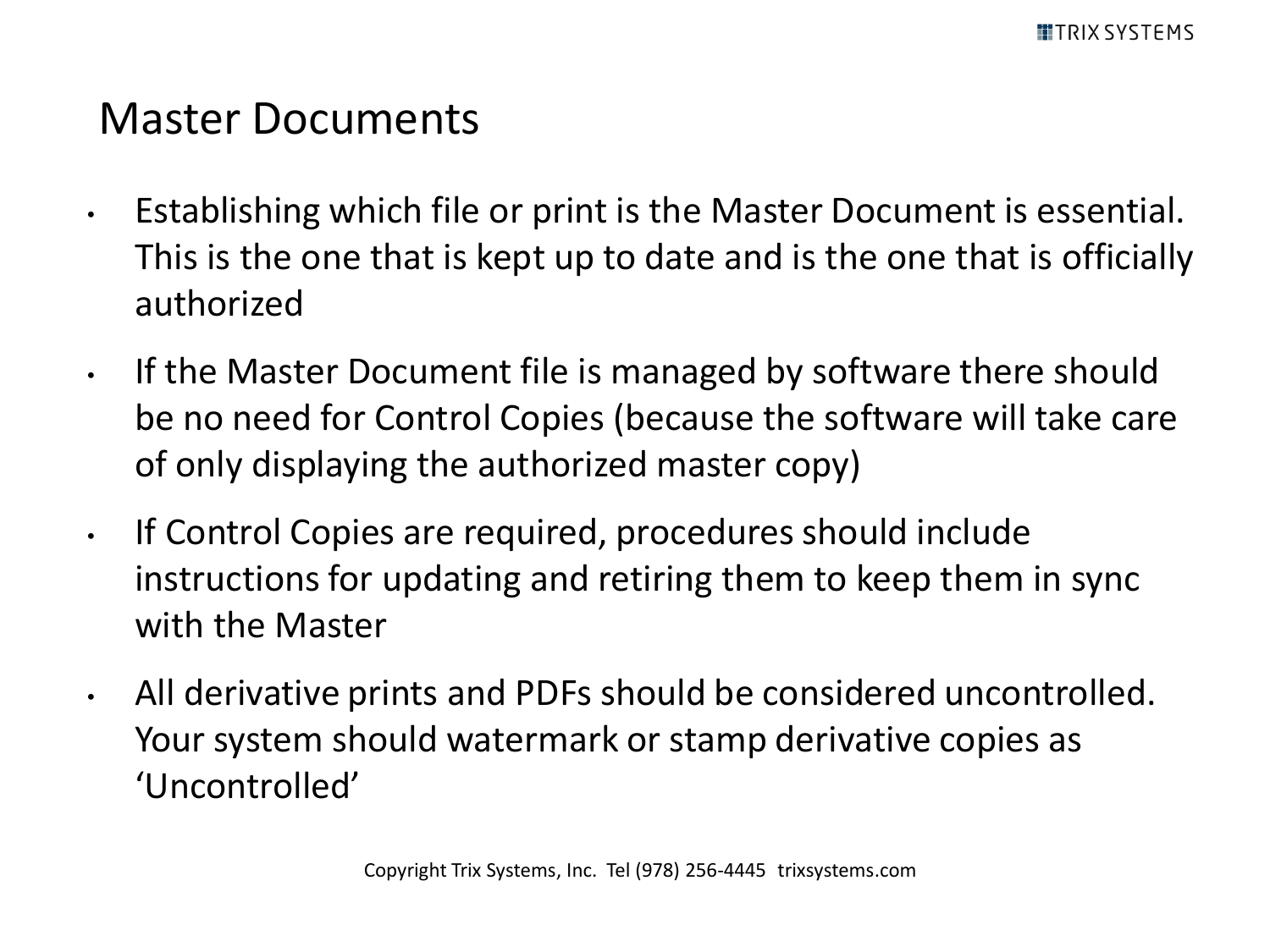# Identify the Lifecycle of your Documents

• Give names to each stage of your documents' lives.

The ISO specification\* for Engineering Documentation suggests

- Registration
- Preparation (Design)
- Establishment
- Use
- **Revision**
- Withdrawal

\* ISO Specifications IEC 82045-1 and -2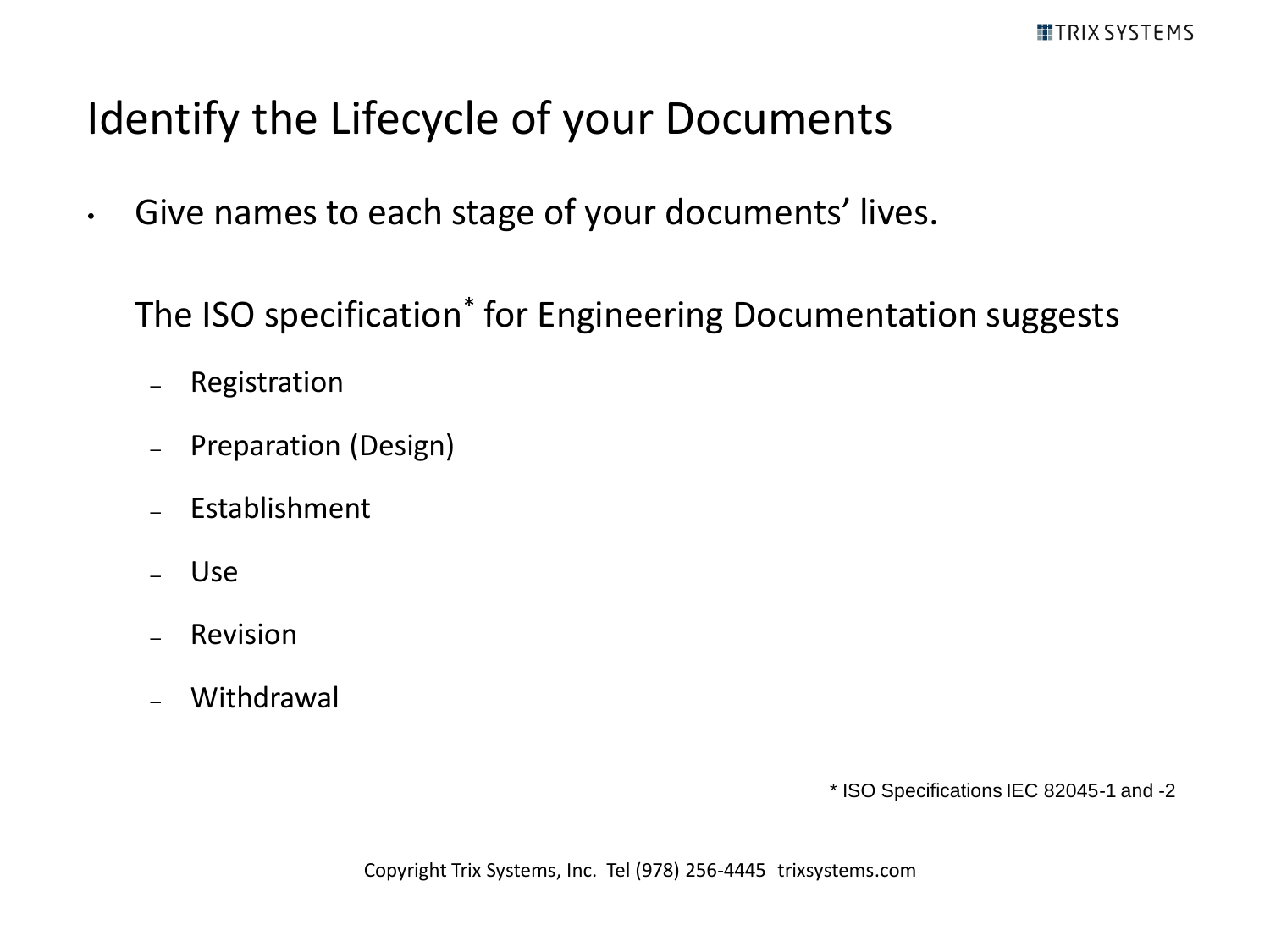#### Identify activities associated with each stage

- Examples:
	- Registration: Give Document a Title, Describe, Allocate numbers
	- Preparation (Design): Edit, Request Review, Record Changes
	- Establishment: Check, Approve, Release, Transmit
	- Use: Publish, Find, View, Redline, Print
	- Revision: Change Control, Edit, Request Review, Record Changes
	- Withdrawal: Approve, Hide from view
- The same activity can occur during different stages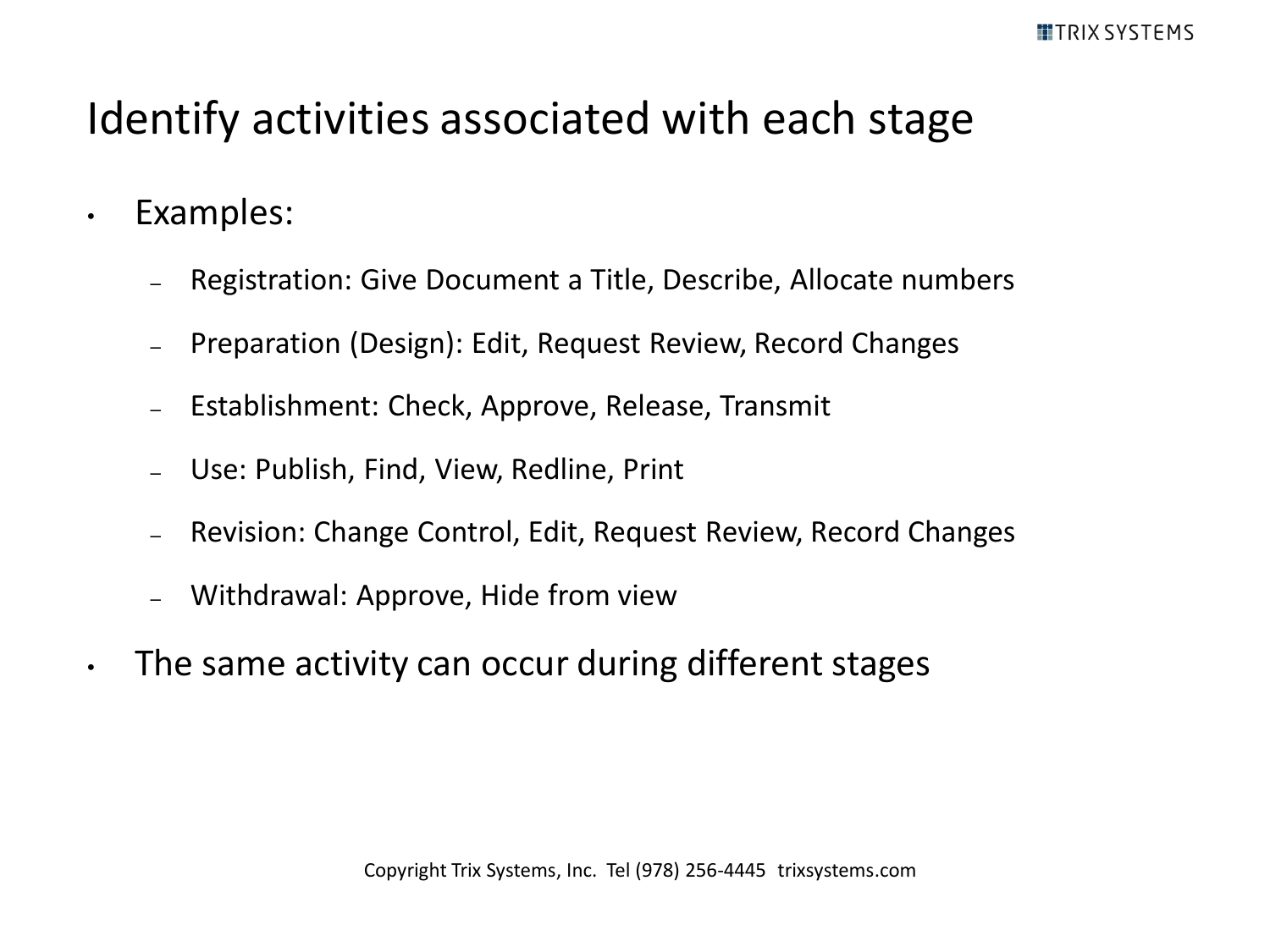## Identify document status labels for each stage

- Examples
	- Registration: New
	- Preparation (Design): WIP, For Review
	- Establishment: Approved, Unapproved
	- Use: Published, As-built
	- Revision: Change Requested, WIP, For Review, Approved, Unapproved
	- Withdrawal: Voided, Archived
- The same status can exist during different stages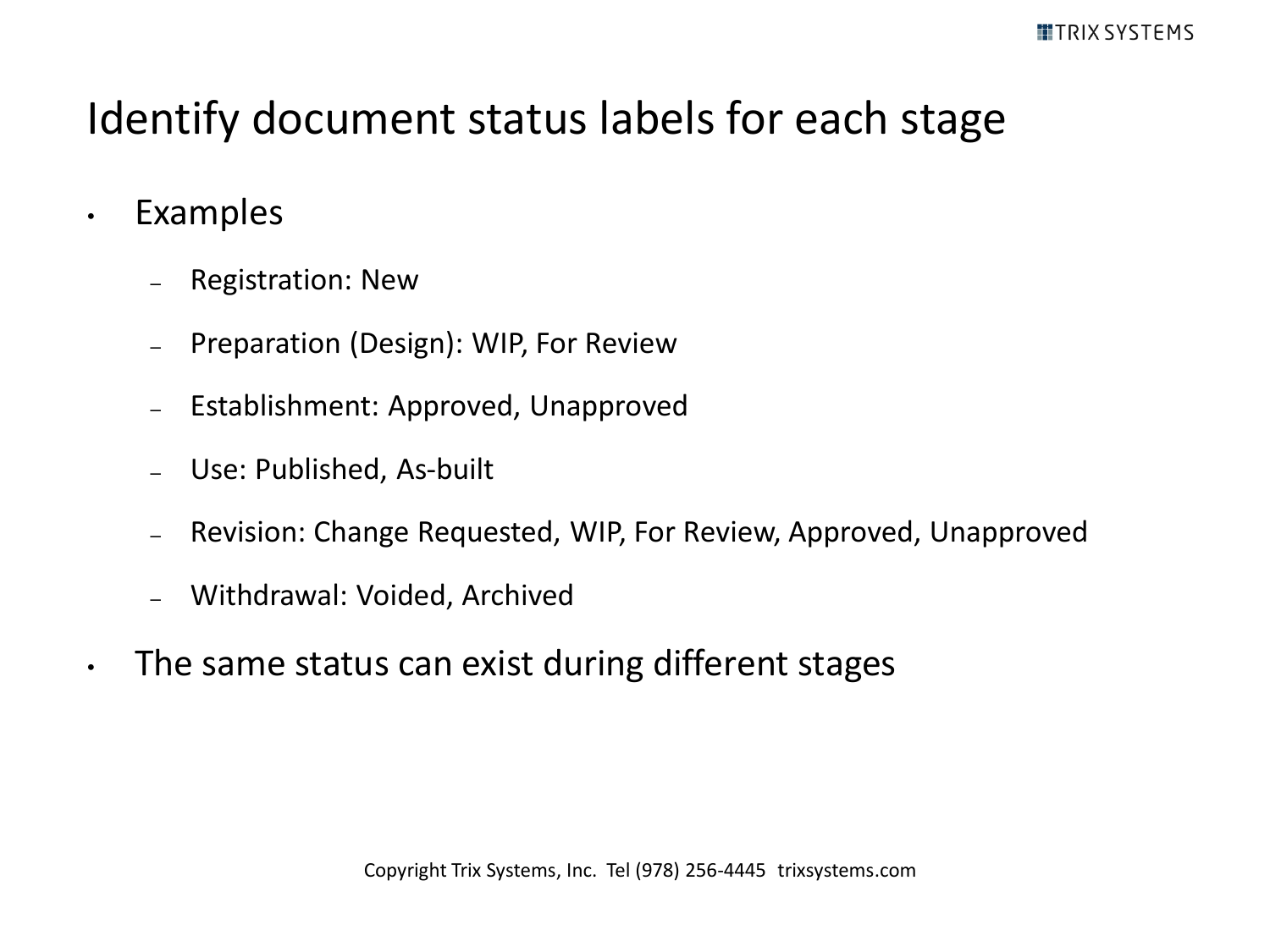#### Create a document work flow diagram

• Incorporate stages, activities and status options

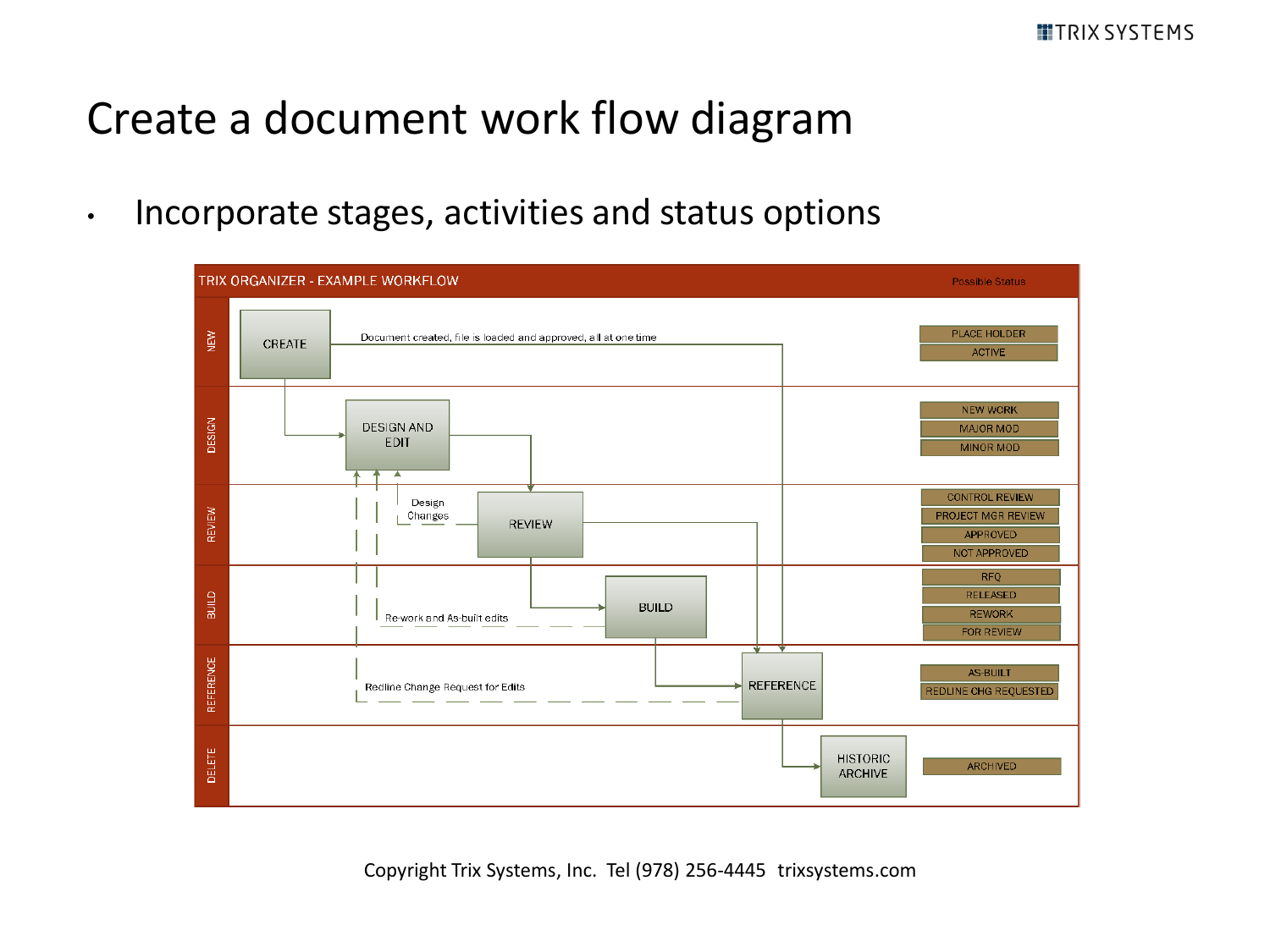#### Writing up procedures

- No one will read a long procedures manual. Keep it short and simple
- Include only key procedures and rules to begin with
- Ideally, the initial manual should be just a page or two
- It can grow bigger over time and become a reference book, but only as procedural issues come to light and have to be addressed
- Circulate the draft manual to people who will be using it and get feedback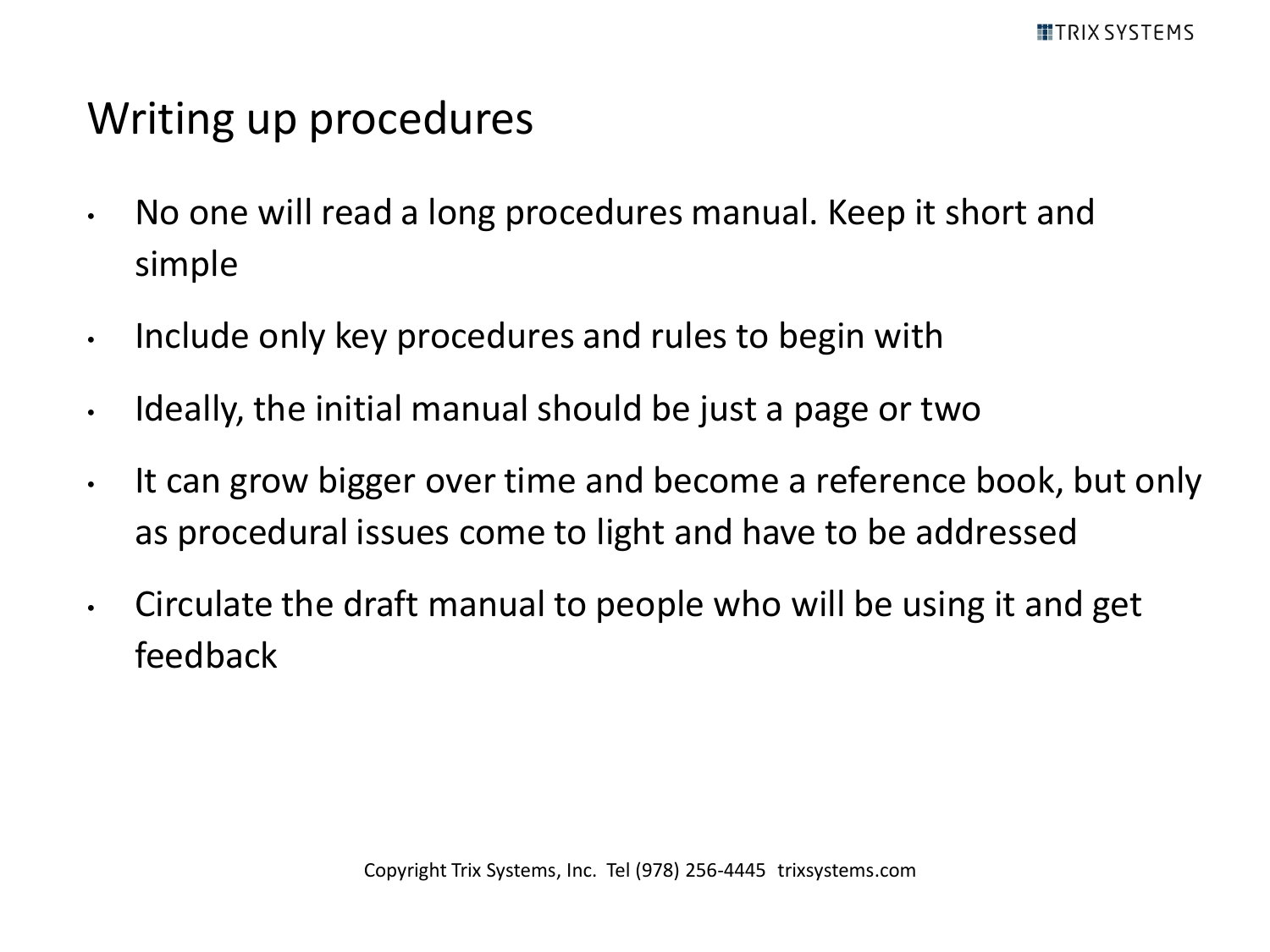#### Lay out procedures by where the document is in its lifecycle – for example

| 匣            | Operations on documents in dark blue text. Other operations in red. |                                                                                                                               |                                                                                                           |  |  |
|--------------|---------------------------------------------------------------------|-------------------------------------------------------------------------------------------------------------------------------|-----------------------------------------------------------------------------------------------------------|--|--|
| Stage        | <b>Document Status</b>                                              | <b>Procedure to follow</b>                                                                                                    | Rules                                                                                                     |  |  |
| Registration | New                                                                 | Project Mgr or Doc Controller creates a new document record<br>with metadata.<br>Adds file to record by                       | Only a Project Mgr or the<br>Document Controller can<br>create new document records.                      |  |  |
|              |                                                                     | Inserting empty template file from database<br>Duplicating existing drawing/document<br>Adding a file from outside the system | Project Mgr name and Project<br>number must be selected.<br>during metadata entry.                        |  |  |
|              | New                                                                 | Project Mgr assigns document to a Designer.                                                                                   |                                                                                                           |  |  |
| Design       | WIP                                                                 | Designer sets status to WIP.<br>Designer checks out document for editing.                                                     | Designer must check<br>document back in at end of<br>day so file is included in<br>nightly system backup. |  |  |
|              | WIP                                                                 | Designer completes edit and enters revision and change note<br>at check in.                                                   | See notes below for rules for<br>rev numbering and lettering.                                             |  |  |
| Review       | n/a                                                                 | Designer changes status to For Review and notifies Project<br>Mar.                                                            |                                                                                                           |  |  |
|              | For Review                                                          | Project Mgr reviews drg using the built-in Viewer and redlines<br>changes to be made.                                         |                                                                                                           |  |  |
|              | Disapproved                                                         | Notify Designer of rework.<br>Designer changes status back to WIP. Designer makes edits.                                      |                                                                                                           |  |  |
|              | Approved                                                            | Project Mgr changes status to Approved and notifies Doc.<br>Control.                                                          |                                                                                                           |  |  |
|              |                                                                     | Document Controller changes the status to one in the Build<br>stage.                                                          |                                                                                                           |  |  |
| Publish      | Approved not<br>Released                                            | Document is approved but not yet released to build.                                                                           | Doc Controller may not<br>release until Project Mgr gives<br>approval                                     |  |  |
|              | Released                                                            | Document is used for build.                                                                                                   |                                                                                                           |  |  |

#### Procedures Manual - Rev 0 - 10/14/14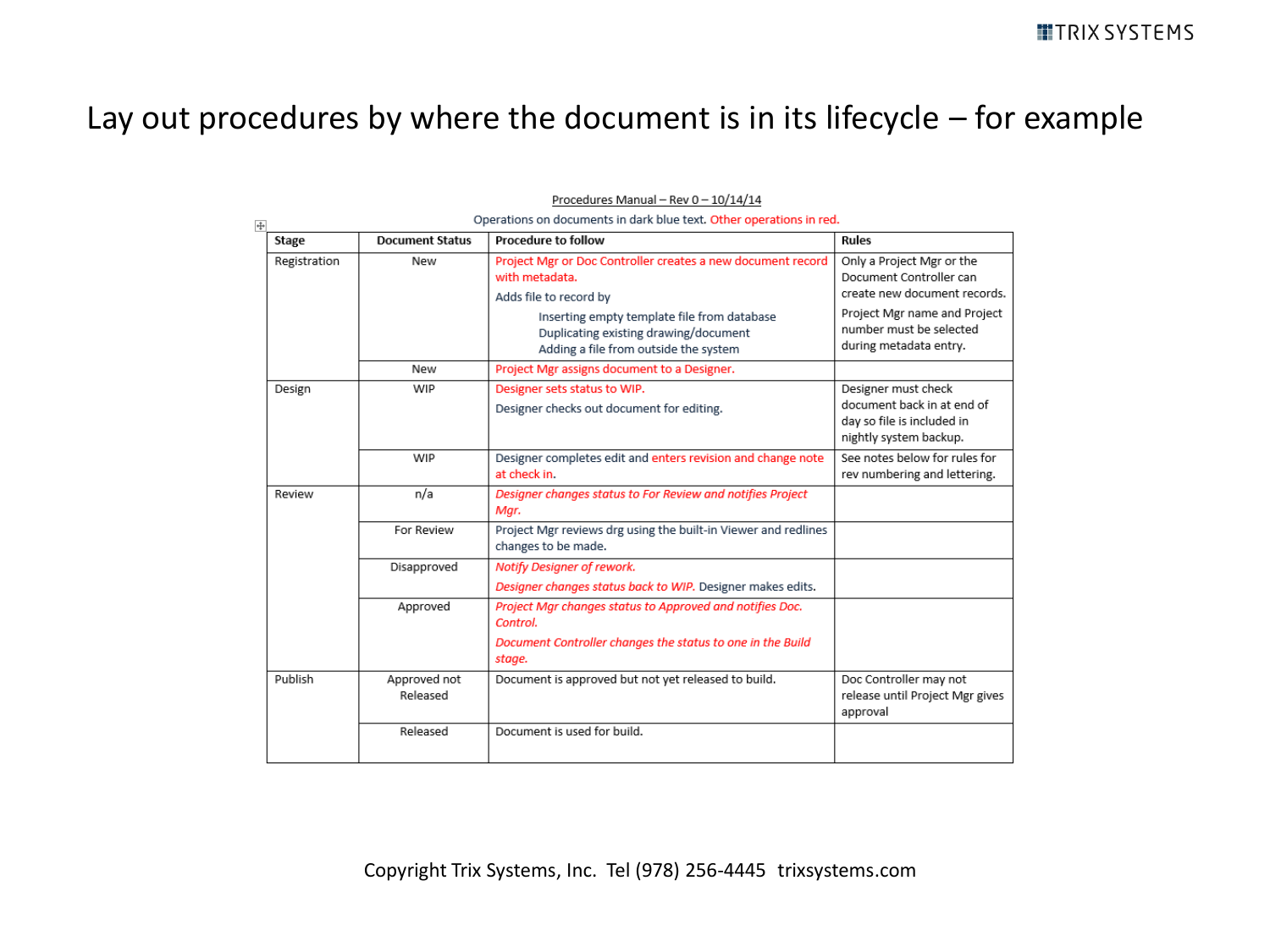#### Going live with your procedures

- Don't assume people will read anything. Take a few minutes in a regular meeting to go over the contents, answer questions and set a start date
- It's a living document. Change it when the procedures don't work or you need to add to it. Revise it just as you would revise a drawing
- Keep it up front until procedures are routine. If you introduced it at a weekly roundup, take time the next week to ask how it's going, what should be changed
- When you make a change, don't send out changed manuals and expect people to read them. Instead, tell folk specifically about the change in a meeting or email
- Follow the procedures yourself. If you don't (or can't), no one will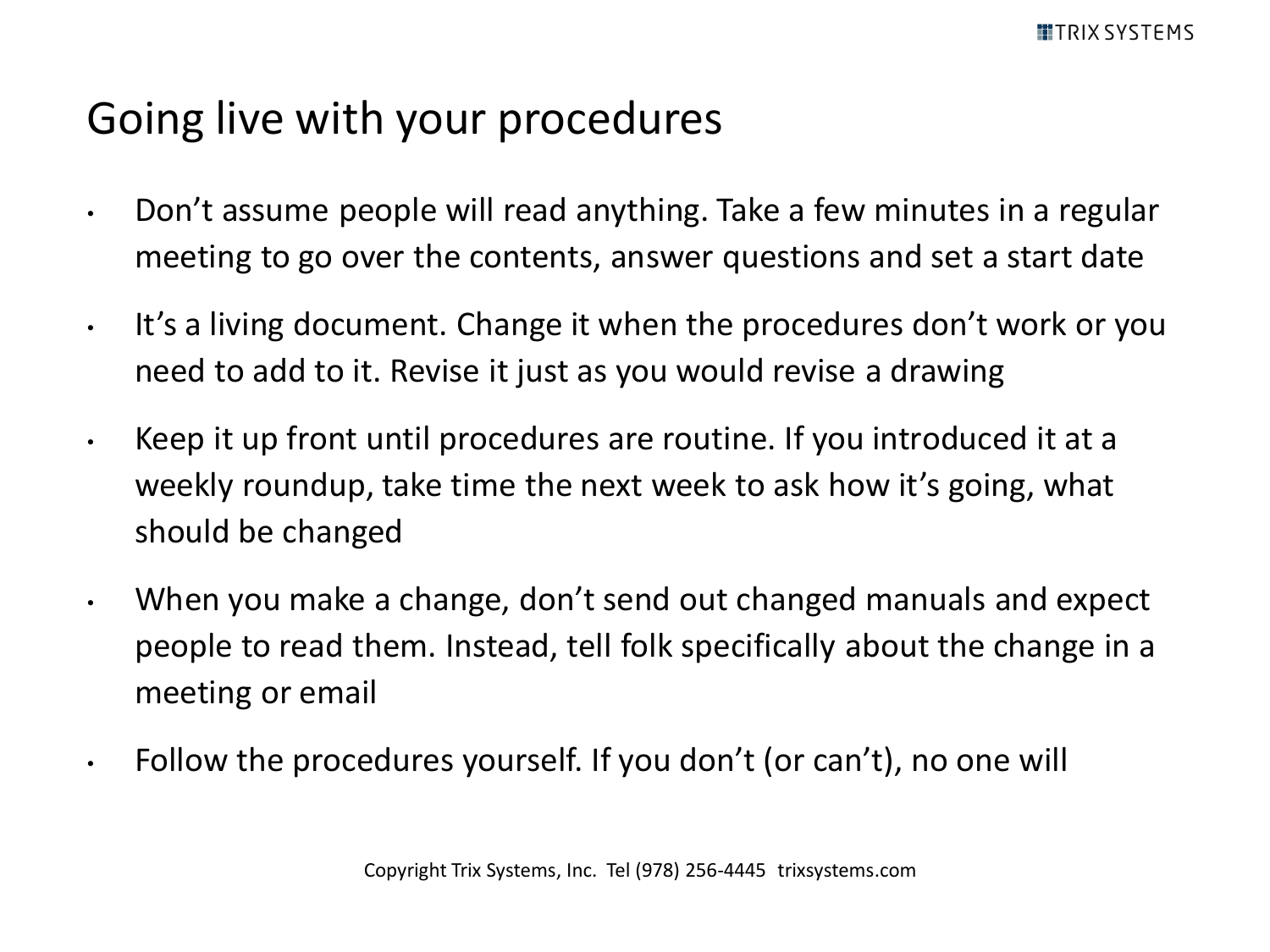#### Overcoming resistance

- People tend to be skeptical about having to follow formal procedures
- When implementing procedures, acknowledge that
	- Following procedures takes time and effort
	- The effort required is often greatest at the end of a job, when a file has to be checked back in or changes redlined. Just when you are tired and time is short, more is asked of you
- Completing documentation is like putting tools away properly
	- We do it because it saves time and aggravation next time they are needed
	- We do it because it's part of proper teamwork and common courtesy
	- We do it for site safety and efficiency
- Buy-in is easier if you have consulted people in advance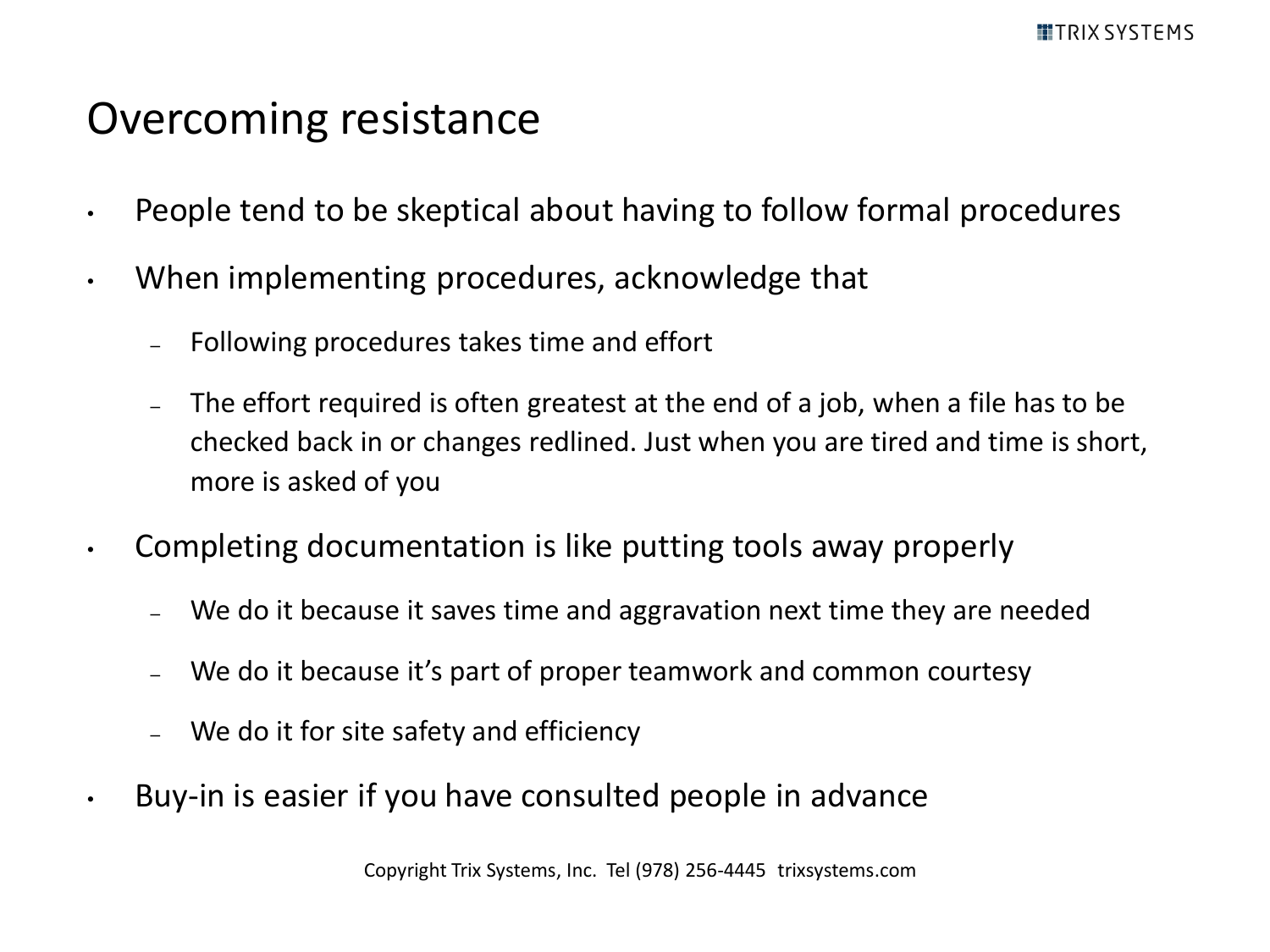#### The role of software

- Formal procedures are the primary basis for good order
- Manual file management and updating lists or spreadsheets typically fails because:
	- The necessary routines are too time consuming for individuals
	- Disciplines are hard to enforce
	- Trust is lacking because the procedures are seen as fallible
- Engineering Document Management Software (EDMS) makes it easier to follow procedures and enforce disciplines
- Software is consistent and reliable so it is more easily trusted.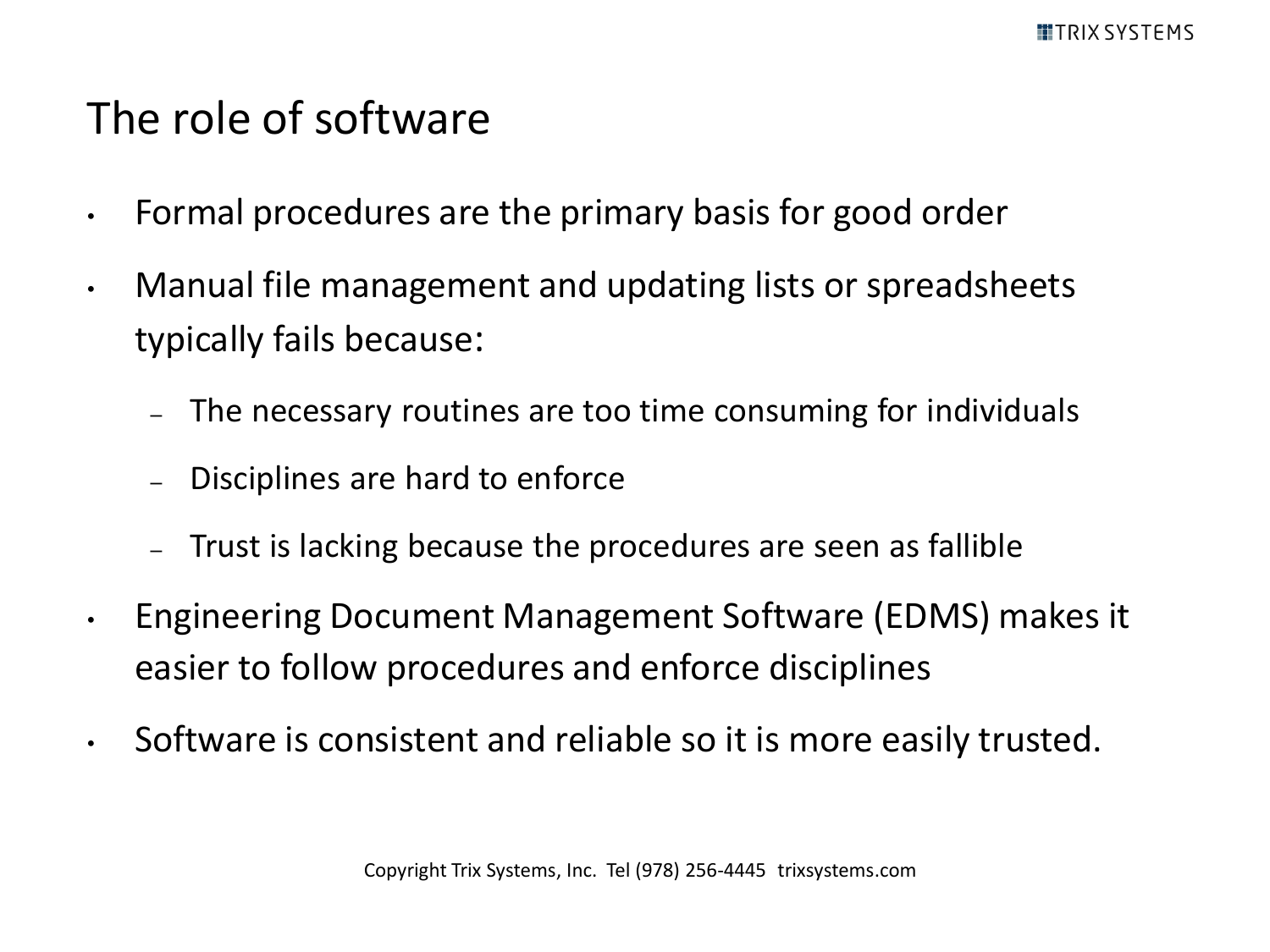# Examples of tasks that EDMS software improves

| <b>Procedure</b>                                | <b>Done Manually</b>                                 | <b>In Software</b>                                                               |
|-------------------------------------------------|------------------------------------------------------|----------------------------------------------------------------------------------|
| Searching                                       | Restricted to searching for<br>file and folder names | Search and filter on Titles, Projects,<br>Equipment, Status etc.                 |
| <b>Revision Control</b>                         | Trust that people diligently<br>follow procedures    | Enforces check-out and -in rules, records<br>histories, locks files being edited |
| <b>Following Workflow</b><br>and Assigning Jobs | Whiteboard and paper<br>checklists                   | Channel documents through workflow<br>paths. Display task lists for each user    |
| Redline                                         | On individual prints                                 | Centralized and shared redline spreads<br>knowledge                              |
| <b>Cross Linkage</b>                            | Separate lists for documents,<br>projects, equipment | Single relational database. Starting with<br>one item, jump to the others        |
| <b>Report Generation</b>                        | Paste from spreadsheets                              | One-click using report templates                                                 |
| Security and Rights                             | <b>Folder Read/Write Privileges</b>                  | Granular control of what users can do<br>and see, based on document status       |
| Following rules                                 | Individual's discretion                              | Automatic application of rules based on<br>workflow status and user name         |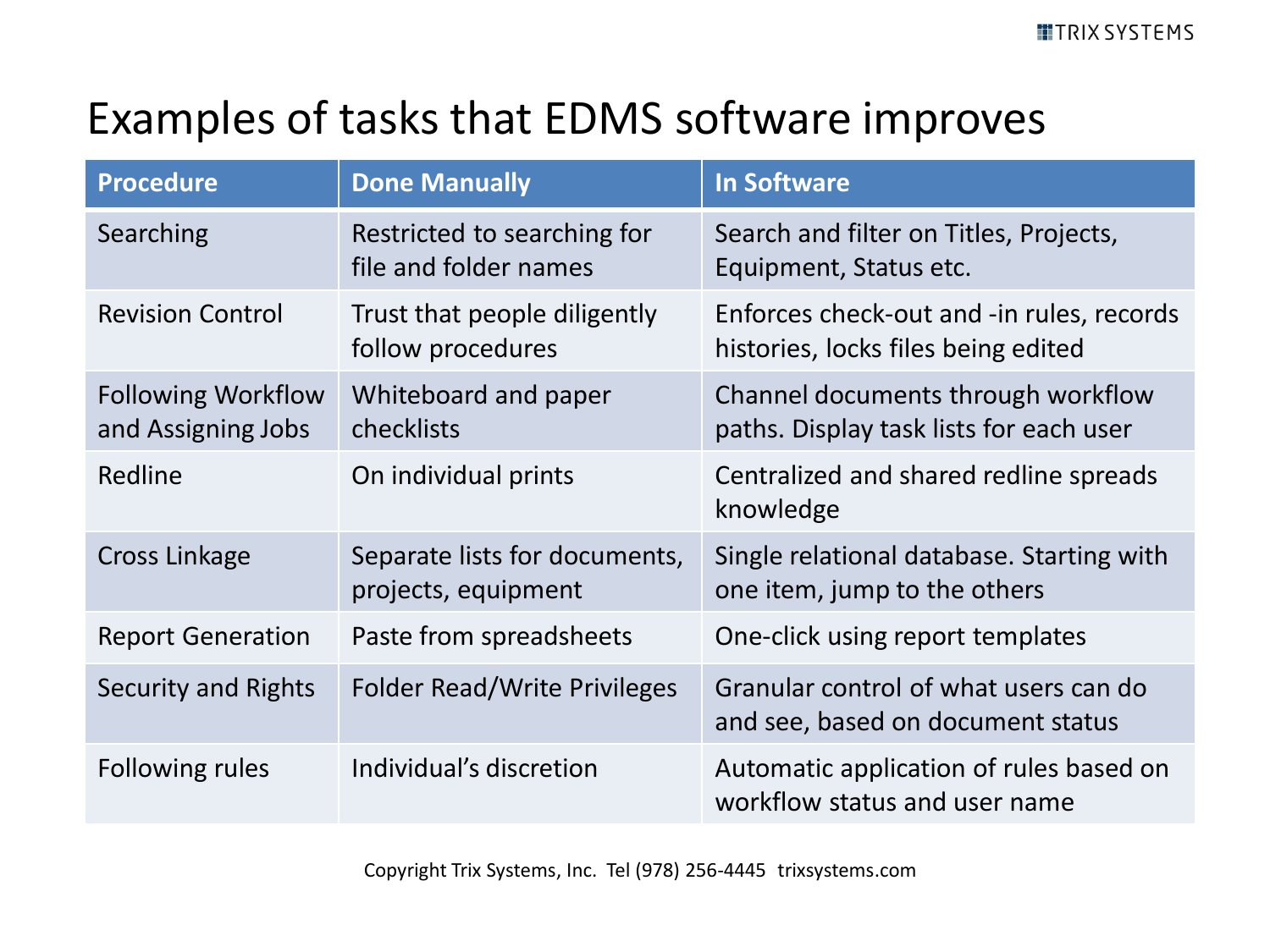#### What Trix Systems provides:

- Document Control Requirements Studies
	- We review your processes and existing data, recommend procedures and software, prepare a budget and run a pilot
- Software
	- We develop and install our own EDMS software
- Data Clean Up & Classification
	- We consolidate, clean and classify existing files and drawings
- Procedure Writing
	- We write practical procedures for document and CAD protocols
- Training
	- We offer on-site and Internet-based training for every level of user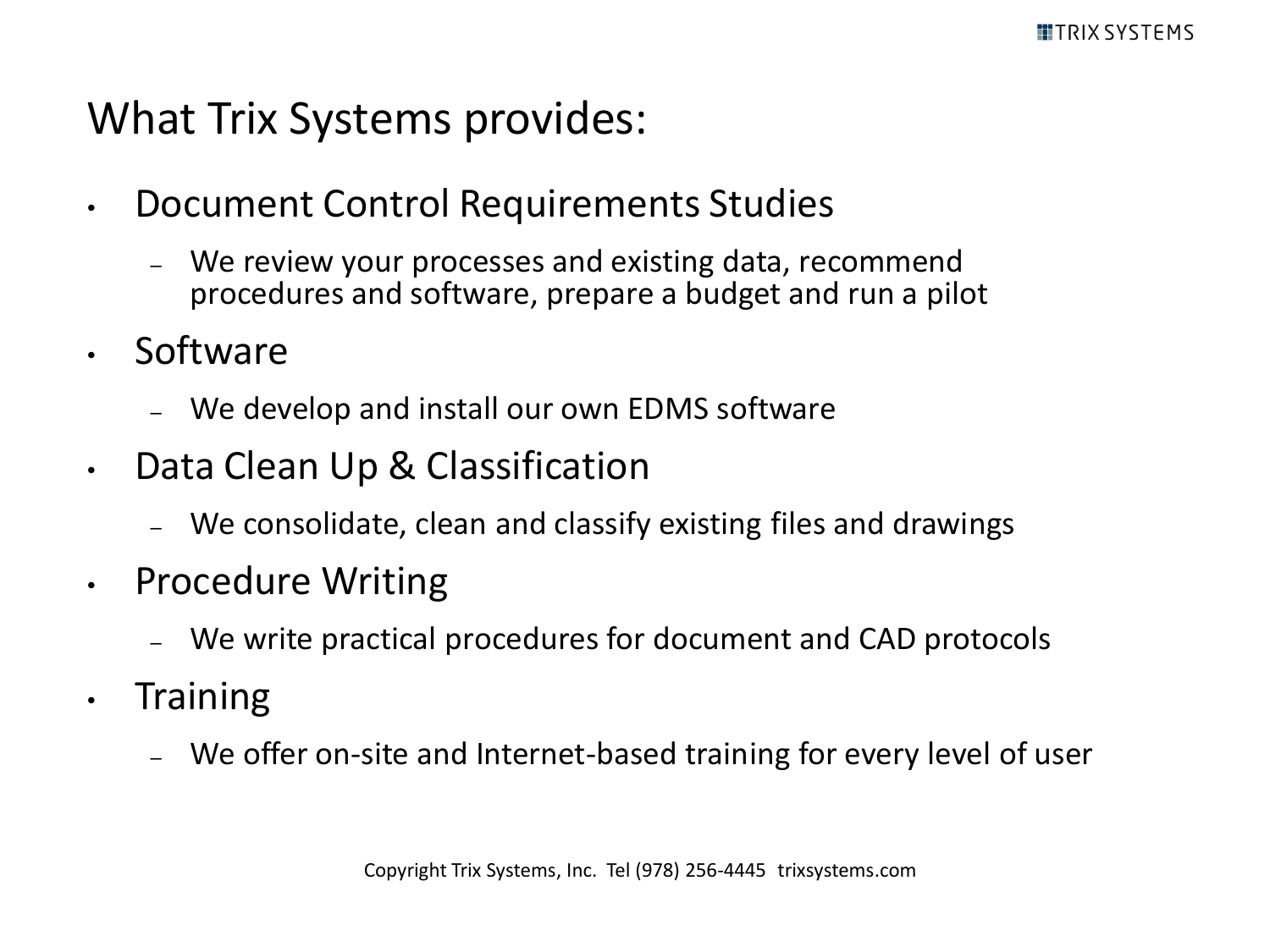#### Trix Systems Software

- *Trix FastDoc* is a Web-hosted Engineering Document Management service that provides storage, revision control and secure distribution.
- *Trix Organizer Standard* is Engineering Document Management software to install on your own servers.
- *Trix Organizer Industry Selections* provide Technical Data Management software specific to individual industries.
- *Trix Project Access* enables secure customer and vendor access to manage, view and transfer data during projects.